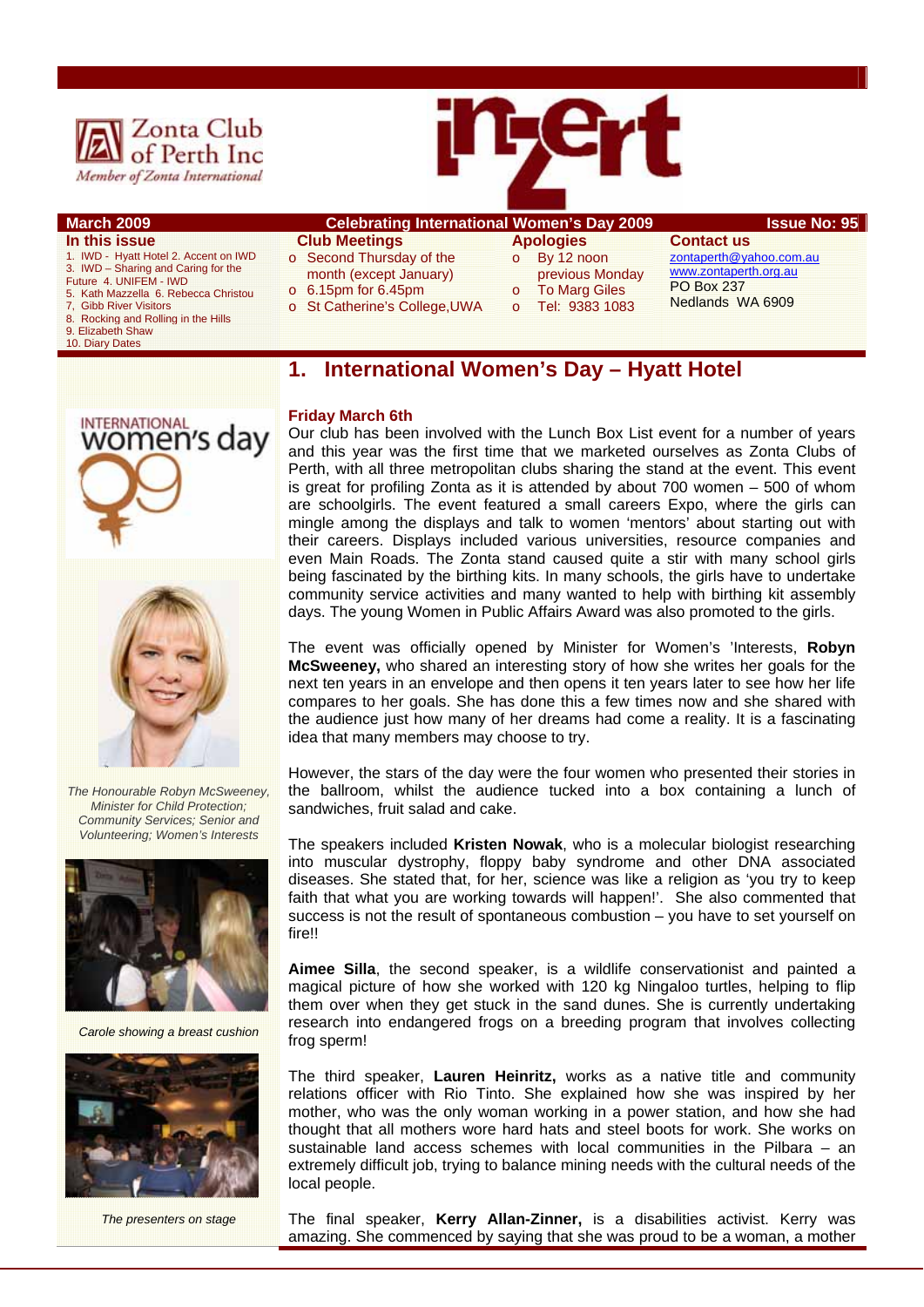

*L-R Carole Theobald, Dawn Newman and Wendy Atherden* 



**By the way....West Australian IWD liftout**  At the February meeting the club agreed to partly fund an advert in a special International Women's Day liftout that was being planned by the West Australian.

Four Zonta Clubs agreed to co-fund the advert, but sadly, the newspaper advised that it was not able to run the liftout due to lack of support from the advertisers!



*Mary Gurgone and The Minister for Women's Interests, Robyn McSweeney* 



*Moana Dreaming* 

and a WA citizen. Her only sign of disability, apart from her husband, was her cerebral palsy! This woman was inspirational and commented that she 'never did nothing'. She had difficulties finding employment, but did loads of voluntary work – this angered her parents, who thought it unfair that it was OK to work for free, but not to be paid. Kerry learned to work with her passion, which is creating understanding about disability and has her own consultancy business. She commented that other women are her mentors – especially those that cross her path that give her strength when she is exhausted.

Many thanks go to Wendy and Carole for 'manning the stand' together with Zontians from Swan Hills and Perth Northern Suburbs – what a team!

### **2. Accent on IWD**

#### **Friday 6th March**

District Governor Alison Martin and our Club President, Carole Theobald, were invited to attend a special International Women's Day event for Accenture staff. Accenture is a global management consulting technology services and out sourcing company with offices in 52 countries. This year, all of the company's offices in Australia included presentations from local representatives of Zonta International as part of their International Women's Day professional development days for their female employees. So, Zonta representatives were speaking in Sydney, Brisbane and Melbourne at similar events to this one in Perth.

The theme of the event, which was held at the Hilton Hotel, was 'stretching yourself'. Alison and Carole were part of the afternoon program that followed on from a yoga stretching session – so the audience was very relaxed.

Our club's DVD was shown to provide an introduction to Zonta and then Alison provided an overview of the international environment, and Carole, a club perspective. Following on from this, a lady from Accenture talked about stretching yourself within the Accenture organization, showing small videos throughout her presentation. The next two speakers were fascinating, as it turned out they both had worked as the 'only woman', on oil rigs, had worked their way up the corporate ladder in the resources sector in many countries, combining careers and families on the way. The talks were very well received, with a later speaker remarking that she had been 'humbled' by the ladies from Zonta!

After the presentations, we were invited to take questions over cocktails and, given the interest shown in Zonta, had obviously touched, moved and inspired some women to find out more….! This may prove to be a valuable partnership in the future.

#### **3. International Women's Day – Sharing and Caring for the Future.**

#### **Sunday March 8th**

The Department for Communities hosted a special International Women's Day that was themed "Sharing the Caring for the Future". The event, held at Perth Central TAFE in East Perth, consisted of an Indigenous Celebration Program, a community Expo, and a variety of workshops.

The Minister for Women's Interests, Robyn McSweeney MLC opened the event and we were treated firstly to a performance by Kwarbah Djookian Dance Group. This group of four young women, were dressed in rust-coloured skirts, black tops, with ochre on their faces and legs and carried boughs of gum leaves that wafted eucalyptus scents throughout the room. They sang to the sound of a pair of clapping sticks and everyone was mesmerized with their performance that featured miming the baking of damper among other things.

Other entertainers included the pocket dynamo Thalia Skopellos, who sang and played the guitar and the impressive Moana Dreaming, a group of three young women, who had been together for less than a year. All of these artists performed their original works.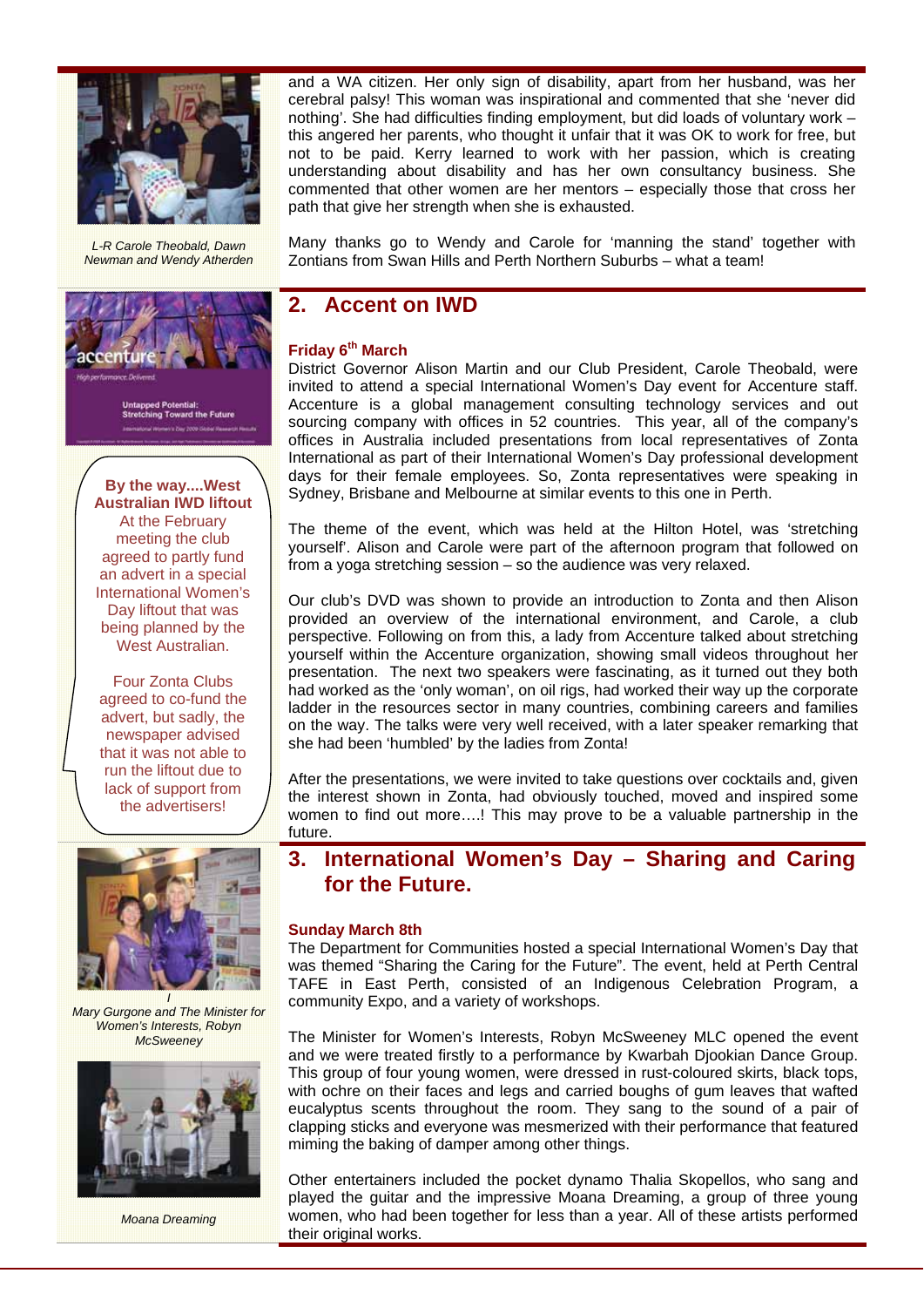

*L-R Elaine Newman (partly obscured), Lennie McCall, Gillian Palmer and Dawn Newman playing with the basket containing ribbons and bookmarks for guests* 



*L-R Dawn Newman shows Mary Gurgone one of the Zonta shoe bags* 



The Zonta stand looked great and attracted much interest and volunteers were able to spend time describing the work of Zonta to visitors. The volunteers were also able to visit other stands and learn about other organizations that contribute to our community.

 The LHMU (Aged Care Union for enrolled nurses, carers and support staff) provided 'show bags' for visitors and they were able to fill them with information from 30 community stalls in the Expo.

The Zonta stand was manned by Zontians from Perth, Perth Northern Suburbs and Swan Hills Clubs. Many thanks to Helen, Freda, Lennie, Mary, Gillian, Carole (all from Perth Club). Dawn Newman (from Perth NS) and Elaine Newman (from Swan Hills) for volunteering their time on the day. Judy Tennant was also on the scene, but in a professional capacity with the Minister, so was not able to stay long, as she had other events to attend after this one! However she made sure the Minister visited the Zonta stand and, of course. Carole made sure we had a photo to mark the occasion!

It soon became clear that everyone knew Mary Gurgone (who looked gorgeous in her purple dress), which was super as lots of people came to see her and also learn about Zonta at the same time!! The volunteer team did a magnificent job in sharing their passion of Zonta with visitors, so much so, we may even have attracted a few potential members from the day.

### **4. UNIFEM IWD – Breakfast at Hyatt Hotel**

The UNIFEM Breakfast was held at the Hyatt Hotel. Approximately 200 people attended the event that was co-hosted by UNIFEM, Soroptimists, Business and Professional Women, the National Council of Women and the Australian Local Government Women's Association.

There were two speakers, the first an amazing young woman called Alison Whitelaw. Alison helped establish Timor Leste Vision (TLV) after she was part of a group of University students that travelled to Timor Leste in 2004 to teach English in rural schools. After seeing the challenging conditions there, the group was motivated to work in partnership, to set up grass-roots sustainable programs to benefit rural communities. She shared about the challenges of teaching a class of 90 students aged between 5 and 20 years of age, who shared one pen between four people and the hardships that these students endured as they had to walk for 2-3 hours each way, each day to school. Find out more about this project from the website at www.tlvorg.au

The second speaker was Rita Taphorn, the programme Manager of UNIFEM's "Gender Equity in Political Governance Programme", based at UNIFEM Pacific Regional Office in Suva, Fiji. Rita explained how she is trying to improve market conditions in pacific nations, so that women are not disadvantaged or intimidated from just trying to make a living. Often sellers, who are mainly women, pay high prices to get a space at the market, but no money is put back into the market. Therefore they have no shade, no toilets and often sell their food on bare ground. Many also leave home at 1am to walk to the markets – and their safety is at risk. UNIFEM is working to improve their conditions and proceeds from the breakfast were going towards this valuable project. Both speakers were inspirational. To find out more about what UNIFEM is doing in the Pacific see http://pacific.unifem.org/.

As many Zontia International projects are conducted through UNIFEM, it would make sense for our club to be involved in this event. Therefore, Carole approached UNIFEM to see if we can contribute next year and she, Lenny McCall and Margaret Medcalf were pleased, but quite surprised, when this was publicly acknowledged at the breakfast! Another good PR opportunity for Zonta!



*UNIFEM – working to improve conditions in markets to benefit women* 



*UNIFEM breakfast*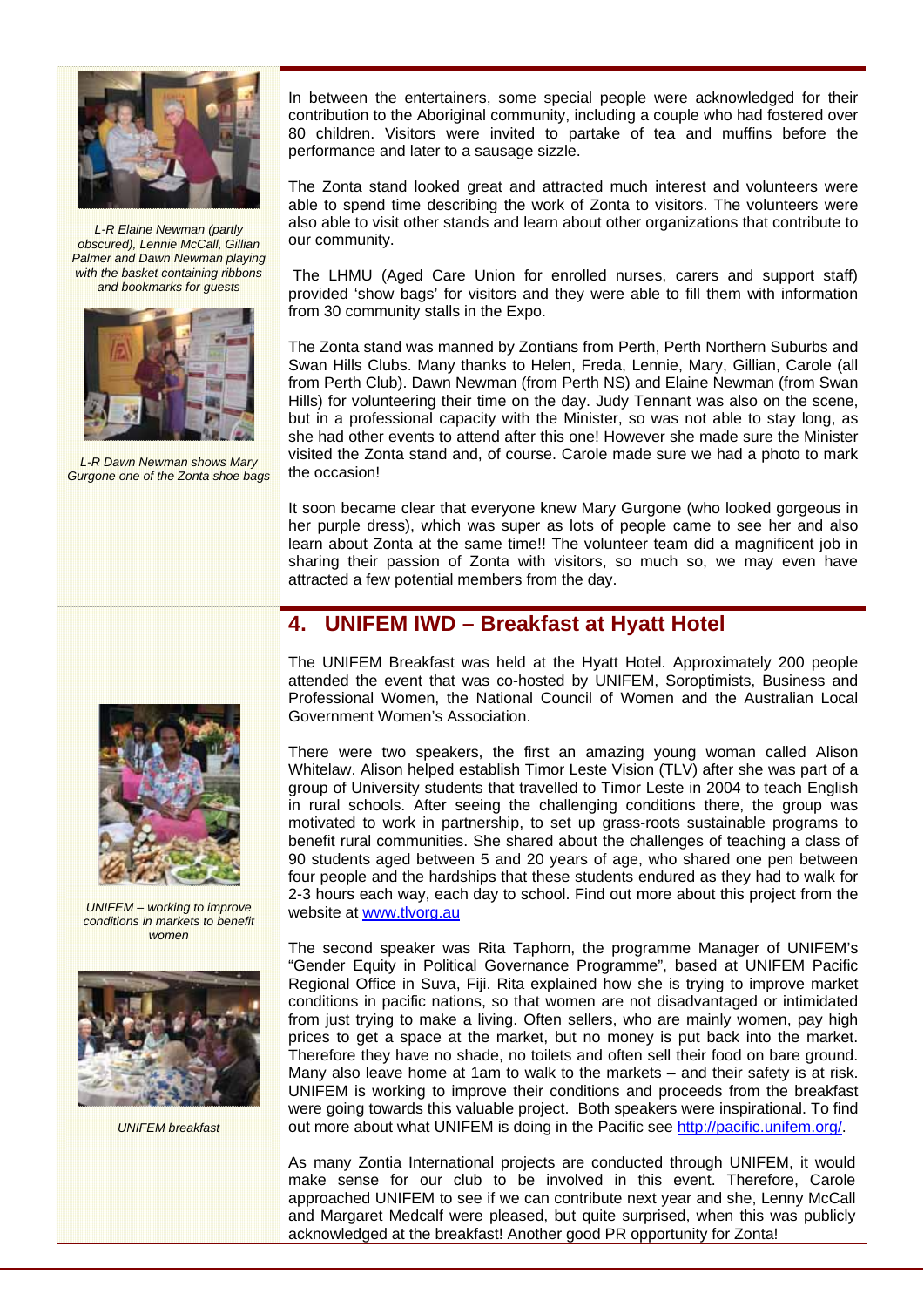

*Kath Mazzella* 

#### **5. Kath Mazzarella**

Members of the Zonta Club of Perth will be pleased to hear that our Woman of Achievement for 2005, Kath Mazzella, continues to go from strength to strength with raising gynaecological awareness.

She recently won the Centre for Leadership for Women's Short-listed category of the National Leadership Achievement for Women Award. She was particularly acknowledged for her vision to bring professionals and health consumers together for the betterment of Gynaecological / Sexual issues. Kath was presented with her award at the event that was attended by the Governor General, Quentin Bryce. Congratulations Kath!

Be aware that Gynaecological Awareness information Network is hosting a Vulva Awareness day on March 28<sup>th</sup> (See Diary).

# **6. Rebecca (Bec) Christou**

Zonta Club of Perth welcomed Bec Christou as a new member at the end of 2008. Bec and her older brother, David, started life in Moe, Victoria. Bec joined the army for adventure, travel and meeting new people from all walks of life. Bec enjoys the physical demands and mate-ship of the army. So far her career has seen her spend most of her time in Sydney and she has been in Perth for 12 months.

Bec is a Medic in the Australian Army. Medics provide medical support to Defence members, both in Australia and in the Solomon Islands. Bec has worked in small military wards and in a field medic role.

Bec lists her hobbies as:- LOVE running, swimming at the beach and just about any outside activity .She recently took part in her first mini triathlon and really enjoyed it. Her only pet, a dog called Kellis, is with Dad in Victoria, who now wants to keep her.

Bec joined Zonta as she wanted to be able to talk with women who have such inspirational lives These women make her feel inspired to reach a little bit further and aim a little higher in order to go after her goals.

At the moment Bec is studying a Bachelor of Science in Health and Environment at Murdoch University. On completion, she hopes to travel the world and work where her experiences from the army and her degree will enable her to assist in communities that are less fortunate than her. Her aim is to work in small medical clinics and work with children. Eventually she would like to be able to have a couple of kids of her own at some time down the track.

# **7. Gibb River visitors**

Many Zontians will remember young 'Namy' Selwyn who helped us prepare the clapping sticks and Yvonne Burgu's granddaughter, 'Becky Boo', from our visits to the Kimberley. Well, see how they have grown up!

Carole was delighted to catch up with Selwyne Malay (now 14), Rebecca Wungundin (12) and Nancy White's granddaughter, Nelita Jorda (14) when they were recently staying with Kathy Charlesworth for the long weekend.

Kathy reports that, "The families at Gibb River Station accepted the offer from Bindoon Agricultural College to take 6 of the Ngarinyin school children as boarders at the agricultural college, situated in the beautiful Chittering Valley. The college has its own equine centre where the kids can study hands-on cattle station skills that are relevant to their home environment as well as basic literacy studies. Hopefully, the Ngarinyin kids will do well and ultimately return home with a certificate in Agricultural Studies that will enable them to be useful on Gibb River Cattle Station or any other pastoral properties throughout the Kimberly."

The youngsters had a packed weekend and after visiting Carole, they were going to see the movie 'Australia'. Kathy reported that they all loved the film, "it is filmed in our Barramundi fishing spots on the Wyndham Road in and around Home



*Bec Christou* 



*L-R Selwyne, Nelita and Rebecca* 



*L-R Nelita, Kathy, Rebecca and Selwyne*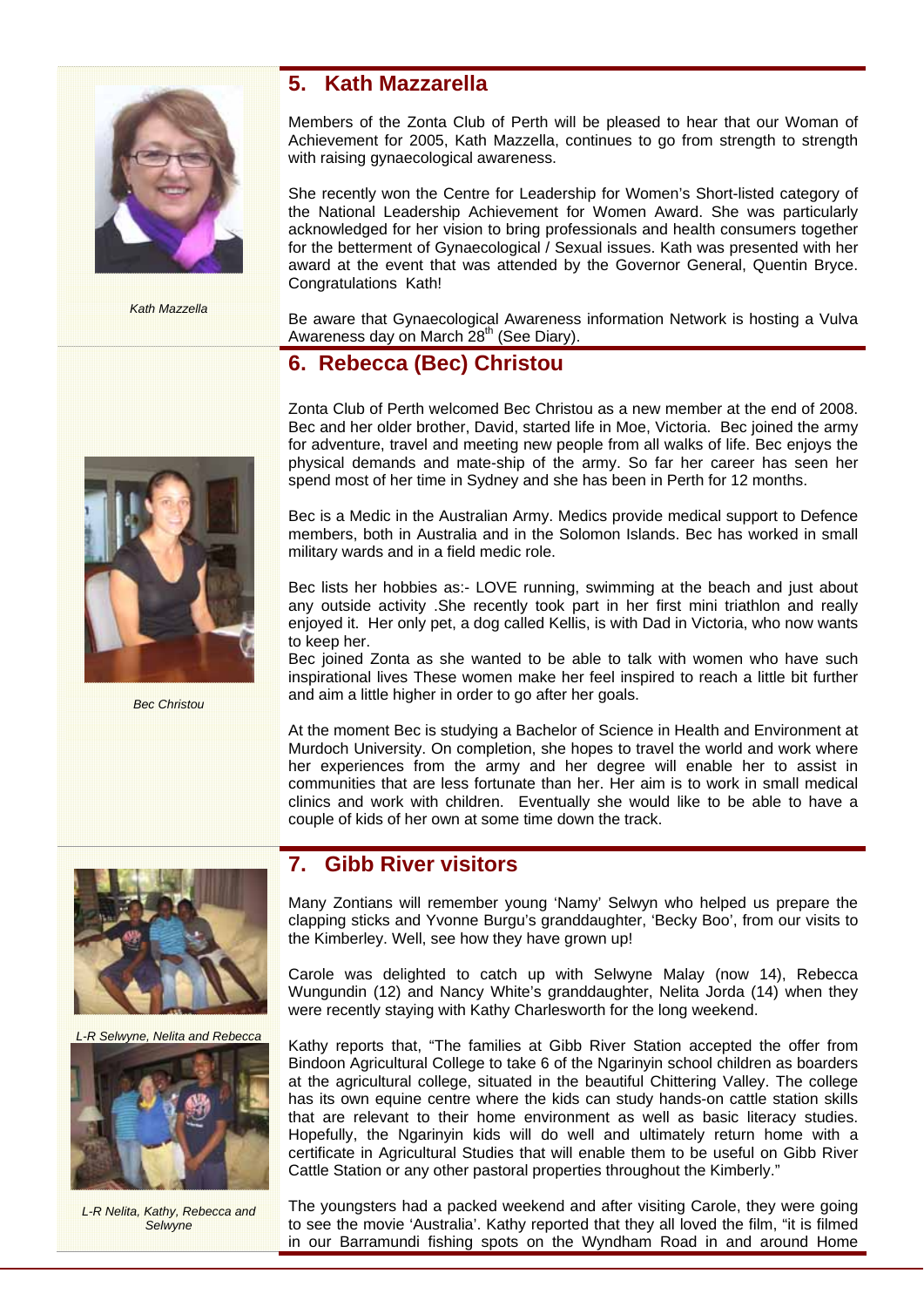

*L-R Nelita, Rebecca, Carole and Selwyne* 



*Picnics on the lawn* 



*L-R Carole Theobald, Judy Tennant,*  **Sheila Watters and Anastasia Maslig** 



*Elizabeth Shaw* 

Valley. It is a very complex film but the kids really 'got-it' and it thrilled me to listen to their after film chat. We all laughed at the local in-jokes whilst the audience was silent. After the film, several people approached the kids to say hullo – this is good stuff and they are now getting less shy about feeling everyone in the city 'stares at them' a complaint I have been hearing for years from Ngarinyin kids."

The youngsters were looking forward to a visit to McDonalds but, according to Kathy, "the Maccas didn't rate very high, but the fruit lollies, Carole had given them all, as rations, for the movies were gobbled up with glee!"

Hopefully, we will be able to arrange a visit to Bindoon to see them in a few weeks'.

# **8. Rocking and Rolling in the Hills**

The Zonta Club of Swan Hills recently celebrated its  $10<sup>th</sup>$  anniversary with a Rock n' Roll event in a picturesque setting, among citrus trees and alpacas, beside the Swan River. Guests sat on the lawns, eating their picnics and dancing to the music of the 60s and 70s.

There were raffles and a silent auction featuring everything from golf days to pamper packs. Perth members at the event included Area 3 Director, Judy Tennant, and her husband, Kevin and Carole Theobald with her husband, David, and her mother Betty Finlay.

A huge birthday cake was cut by previous Presidents of the Swan Hills Club and shared amongst the audience. Anastasia Maslij, from Perth Northern Suburbs, presented Swan Hills President, Sheila Watters, with a lovely bouquet of 10 yellow roses and Carole presented her with a special card from our Club.

The evening was great fun and Carole reports that it will definitely feature in her diary for next year!

# **9. Elizabeth Shaw…a finalist in the WA Youth Awards**

Last year the club had the privilege of donating some money to help Elizabeth Shaw on her way to the United Nations as an Australian Youth Ambassador. Elizabeth was one of two Australian young representatives and she undertook a tour of Australia listening to the nation's youth so she could provide an informed address to the UN's General Assembly in New York.

Elizabeth has now returned from her travels and recently featured in an article in the Post where she stated that has a determination to make the world a better place.

She is one of six finalists in the WA Leadership Award having been nominated by the United Nations Youth Association. The youth award winners will be announced on April 2. The six category winners will each receive \$2000. In addition, the WA Young Person of the Year will win two return air tickets to a European destination courtesy of Singapore Airlines.

We wish you every success Elizabeth and look forward to you coming to the club one day to tell us more about your adventures!



# **10. Diary Dates**

#### **March 19th – Mowanjum Community History Book Launch When**: 6pm – 7.30pm

**Where:** Lawrence Wilson Art Gallery, UWA **What is it?** The Mowanjum Community has published a book to celebrate the community's 50<sup>th</sup> anniversary. The book will be launched in Perth by Hon Dr Kim Hames MLA, Deputy Premier and Minister of Indigenous Affairs. The book will be available for purchase on the night for \$55 or it can be purchased from Fremantle Press : http://www.fremantlepress.com.au/books/newreleases/1095